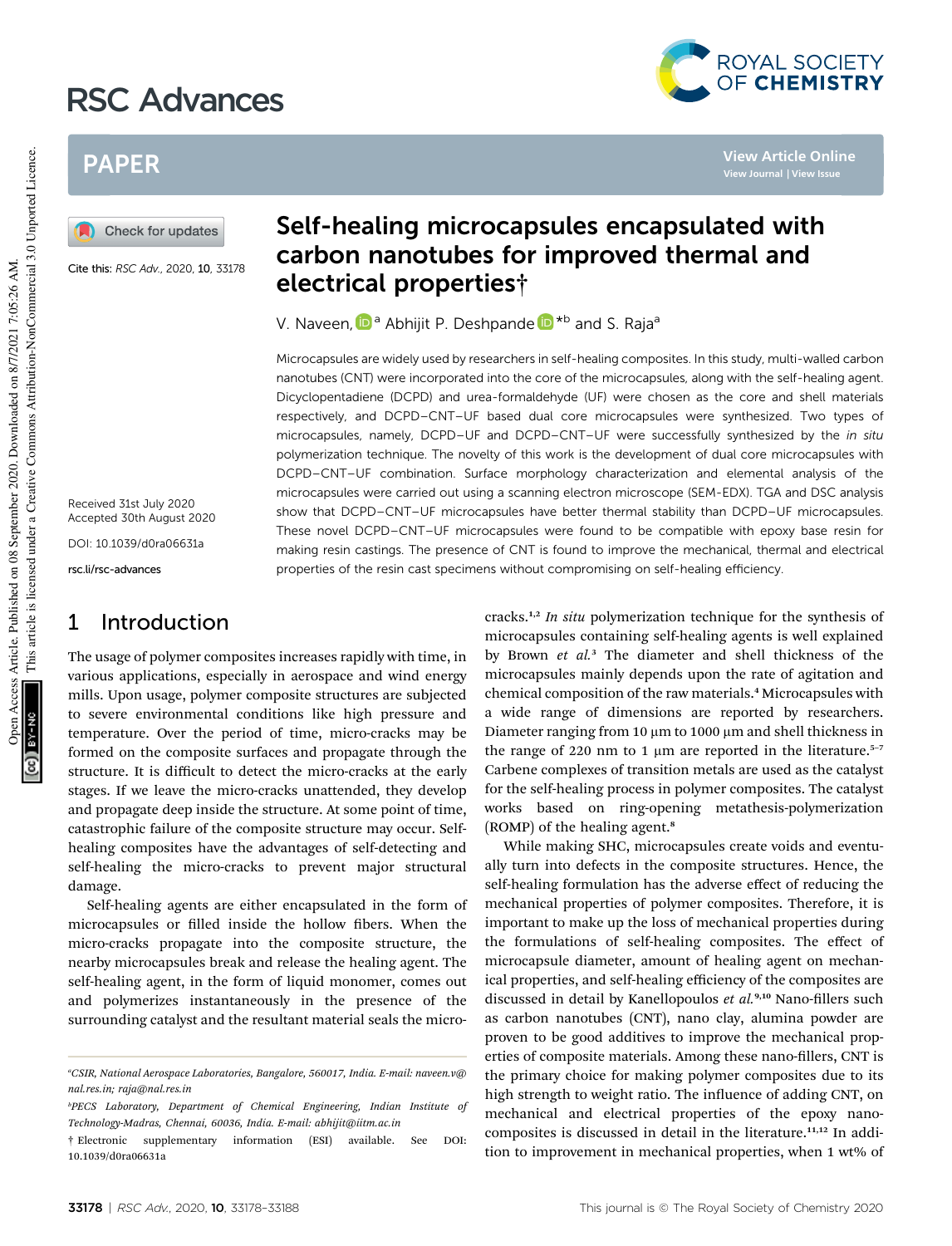CNT was incorporated into the epoxy nanocomposites, the electrical conductivity was found to be around 1  $\times$  10<sup>–6</sup> S m<sup>–1</sup>. An optimum mixing ratio of CNT and graphene nano-plates was reported to be 8 : 2, for better electrical and mechanical properties.

Lanzara *et al.*, have done process simulation studies based on molecular dynamics to investigate the possibility of using multiwalled CNT as a nano-reservoir in self-healing materials. They have reported that CNTs play a dual role as a self-healing container, as well as the reinforcement.<sup>13</sup> Guadagno et al.,<sup>14</sup> have reported an epoxy resin system filled with multi-walled CNT to improve the curing temperature and electrical conductivity of the system. Ayatollahi *et al.*, <sup>15</sup> have studied the effect of size and concentration of MWCNT on the mechanical and electrical properties of epoxy nanocomposites. It was reported that both electrical conductivity and tensile strength were significantly higher for samples with MWCNT of higher aspect ratio (length/ diameter). Caradonna *et al.*, <sup>16</sup> have dispersed MWCNT and graphene platelets of different aspect ratios into the epoxy matrix by calendaring technique and made nano-composites. Results have shown improvement in the electrical and thermal conductivity of the samples. Zhang et al.,<sup>17</sup> have reported microcapsules filled with epoxy resin and CNT bundles. These microcapsules were dispersed with cyanate ester matrix and found to be having improved thermal conductivity and fracture toughness.

Polydopamine–CNT–UF based microcapsules were reported by Li et al.,<sup>18</sup> for making self-lubricating composites with improved tribological properties. *In situ* polymerization technique is effectively used by researchers for various applications. Zhong *et al.*, <sup>19</sup> have reported a method to anchor atomically dispersed platinum atoms on carbon nano-tubes (Pt–CNT) in an ultra-low temperature solution, to reduce the free energy of Pt atoms in the solution and thus reduce their agglomeration. Xu *et al.*,<sup>20</sup> have fabricated bismuth vanadate (BiVO<sub>4</sub>) nano-rods by electrospinning and successfully synthesized a core–shell heterojunction by growing molybdenum disulfide nano-sheets  $(MoS<sub>2</sub>)$  on  $(BIVO<sub>4</sub>)$  nano-rods by solvo-thermal technique. Wang et al.,<sup>21</sup> have reported improved catalytic activity for oxygen evolution reaction of ruthenium catalyst by *in situ* method. Clusters of ruthenium and ruthenium oxide nanoparticles were regenerated by pulse laser ablation. This method is claimed to give high-performance and also cost effective.

In this study, the multi-walled CNTs (MWCNTs) were incorporated inside the microcapsules along with the selfhealing agent (DCPD). It was aimed that the presence of CNT in the core of the microcapsules, would improve the mechanical, thermal and electrical properties locally at the self-healing sites, and also the overall properties of the composites/resin cast specimens. The influence of DCPD-UF and DCPD-CNT-UF microcapsules on the final properties of resin cast specimens were compared and the results were discussed in detail.

## 2 Experimental section

Two types of microcapsules, namely dicyclopentadiene–urea formaldehyde (DCPD–UF) and dicyclopentadiene–carbon nanotube–urea formaldehyde (DCPD–CNT–UF) were successfully synthesized by *in situ* polymerization method with an oilin-water emulsion system. DCPD and MWCNTs are the core materials and poly-urea formaldehyde forms the shell material. Trial experiments were conducted with 0.5, 1.0, 2.0, 2.5, and 5.0 wt% of MWCNT with respect to the DCPD core. It was found that with more than 2.0 wt%, agglomeration of MWCNT started, and the formation of microcapsules was not stable. Therefore, 2.0 wt% of MWCNT with respect to DCPD was used for further experiments. Grubb's  $2<sup>nd</sup>$  generation catalyst was used for the self-healing process of the microcapsules. Both types of microcapsules were thoroughly investigated for morphology, functional groups, thermal and electrical properties. Resin cast specimens were prepared using these two types of microcapsules and the self-healing process was studied.

## 2.1 Experimental set up

The experimental set up for synthesizing microcapsules mainly consists of a chemical reaction set up with a fume hood, electrical water bath with a digital temperature controller (Grant Nova-UK), a mechanical stirrer with a three-bladed propeller (IKA instruments-UK) and a digital pH meter. It is to be ensured that propeller blades should not have sharp edges to prevent any damage to the microcapsules while stirring.

## 2.2 Chemicals and materials

Ethylene maleic anhydride (EMA) copolymer, dicyclopentadiene, and Grubb's 2<sup>nd</sup>-generation were procured from Sigma-Aldrich, USA. Epoxy resin was purchased from Huntsman India Ltd. Ammonium chloride, urea, resorcinol, sodium hydroxide, hydrochloric acid, 37 wt% formaldehyde solution and 1-octanol were obtained from Merck India Pvt Ltd. Multiwalled CNT with an aspect ratio of 2000 : 1 was purchased from Nanoshel – Mumbai, India.

## 2.3 Synthesis of microcapsules

The synthesis of both DCPD–UF and DPD–CNT–UF microcapsules are considered as *in situ* polymerization through and oilin-water emulsion system. DCPD is dispersed as fine droplets under high agitation. During *in situ* polymerization, urea and formaldehyde react in the water phase to form a low molecular weight pre-polymer. As the molecular weight of the pre-polymer increases, it deposits at the DCPD–water interface. The UF ultimately becomes highly cross-linked and forms the microcapsule shell wall.<sup>3</sup>

The reaction mechanism for the polymerization of DCPD is the ring opening metathesis polymerization (ROMP) promoted by ruthenium based Grubb's catalyst at room temperature. It is a complex phenomenon as the second cyclic olefin (cyclopentene) present in DCPD acts as a cross-linking site, producing a polymer to seal the micro-cracks.<sup>37</sup>

In a 500 mL beaker, about 100 mL of deionized water was taken. Multi-walled CNTs of 2.0 wt% with respect to DCPD were dispersed in deionized water and subjected to mechanical stirring at a higher agitator speed (800 rpm) for 60 minutes. Then, other chemicals such as 2.5 wt% of EMA solution, urea,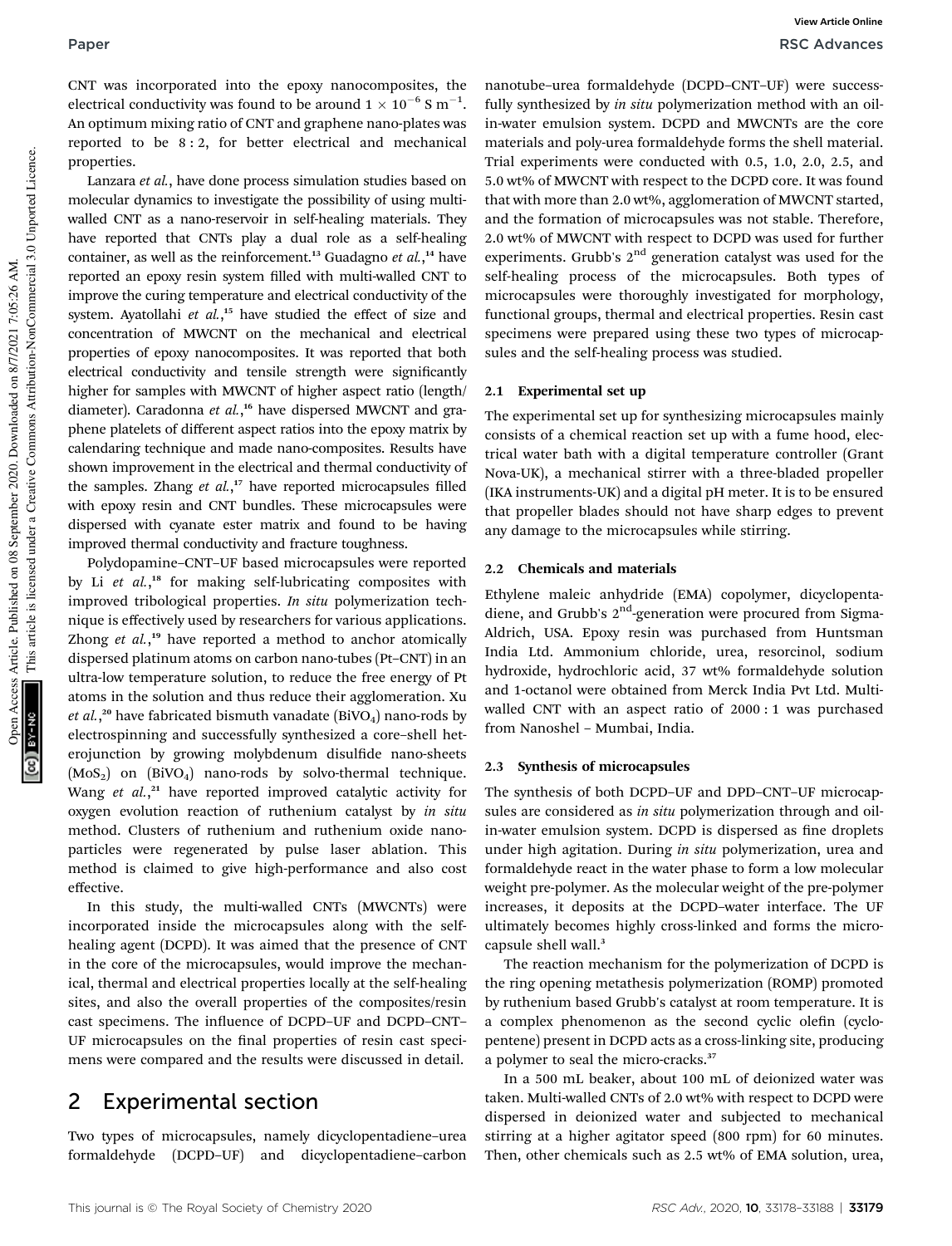

Fig. 1 DCPD–UF and DCPD–CNT–UF microcapsules synthesized in this study.

resorcinol, and ammonium chloride were added and stirred. The agitation speed was reduced to 300 rpm and maintained throughout the reaction process to get microcapsules of the desired size. The pH of the reaction mass was gradually increased from 2.5 to 3.5 by adding NaOH solution. Few drops of 1-octanol were added to prevent the formation of surface bubbles. After 10 minutes, 30 mL of DCPD was added slowly into the beaker, for uniform distribution of DCPD. The reaction mass was allowed to stabilize for 10 minutes, and 6.4 mL of 37 wt% aqueous formaldehyde solution was added. The temperature of the reaction mass was slowly increased to 55 °C at 1  $^{\circ} \mathrm{C}$  min $^{-1}$ . After 4 hours of reaction, agitation was stopped. The reaction mixture was cooled to room temperature, filtered and washed. The microcapsules were air-dried thoroughly for 48 hours to remove the moisture completely. Critical process parameters such as agitation speed, pH, and temperature significantly influence the size and morphology of the microcapsules, and hence to be carefully maintained during the reaction process. Fig. 1 shows the two types of microcapsules synthesized in this work.

### 2.4 Preparation of resin cast test specimens

Before resin casting, the microcapsules were dried in an electrical oven at 40 °C for 1 h under mild vacuum. Freeze drying of microcapsules was tried once; but found that microcapsules were damaged. Epoxy resin formulation was made using neat resin (LY-556), hardener (HY-951), 5 wt% of microcapsules, and 1 wt% of Grubb's catalyst. Degassing of neat epoxy resin was done by slowly heating the mixture to 50 $\degree$ C and kept it for 4 hours, under vacuum. Microcapsules and catalyst were dispersed in epoxy resin and carefully mixed using a glass rod, to get a homogeneous mixture. The resin formulation was poured into a glass mould with a 3 mm spacer to form resin castings. Resin cast sheets with neat epoxy, epoxy with DCPD– UF, and DCPD–CNT–UF microcapsules were prepared. As the microcapsules have a higher volume to mass ratio, only 5 wt% of microcapsules were added to make resin casts. A curing cycle of 48 hours at room temperature and 6 hours at 85  $^{\circ}$ C, was followed for the resin castings. Tensile test specimens as per ASTM standards D-638 (R12.7; 63.5  $\times$  9.5  $\times$  3.2) mm, were

prepared from cured resin sheets through a water-jet cutting machine. Various steps involved in making the resin cast specimens are shown in Fig. 2.

### 2.5 Characterization

Core content analysis was done by the solvent removal method. A known quantity of DCPD–UF microcapsules was weighed on a filter paper and taken in a test tube. About 15 mL of the toluene solvent was added into it. The mixture was crushed well using a glass rod so that all the microcapsules break and DCPD core comes out. Microcapsule and solvent mixture was then washed and filtered several times. Once the core material got washed away with the solvent, the remaining residue (UF shell) was completely dried at 70  $\degree$ C for 24 hours in a vacuum oven. The dried material was weighed to obtain the final weight of the shell. The ratio of the difference between the microcapsules and shell material to the total microcapsules initially taken, gives the amount of core material originally present in the microcapsules.22,23 The core content of the microcapsules is calculated as;

$$
\% \text{ core content} = \frac{\text{wt}_{\text{micro-capsule}} - \text{wt}_{\text{shell}}}{\text{wt}_{\text{micro-capsule}}} \times 100
$$

The scanning electron microscope, SEM – (LEO 440i with Oxford Energy Dispersive X-ray – UK) was used to analyze the size and morphology of microcapsules. As the microcapsules are non-conductive polymers in nature, they are subjected to gold-sputter coating prior to SEM examination to make the sample conductive and get clear images. Functional groups present in the microcapsules were identified by a Fourier transform infrared spectroscopy with attenuated total reflection (FTIR-ATR, PerkinElmer 1725X) between a wavelength range of  $4000 \text{ cm}^{-1}$  to  $400 \text{ cm}^{-1}$ . Pellet samples of both the types of microcapsules were made using potassium bromide powder (KBr) and subjected to FTIR-ATR analysis. The thermal stability of the microcapsules was studied by thermogravimetric analysis (TGA) at 10  $^{\circ}$ C min<sup>-1</sup>, from room temperature to 900  $^{\circ}$ C under the nitrogen atmosphere. Calorimetric measurements were carried out using a differential scanning calorimeter (DSC-205, TA instruments, USA) at 10  $^{\circ} \mathrm{C}$  min $^{-1}$  from room temperature to 400 °C under the nitrogen atmosphere  $(50 \text{ mL min}^{-1})$ . Test results were compared between DCPD–CNT–UF and DCPD–UF type microcapsules. The electrical conductivity of resin cast sample specimens was measured by the 4-probe method at 40 volts input. Thermal conductivity measurement was done for test specimens (10 mm  $\times$  10 mm  $\times$  3 mm), by hot disc method at 40 $\degree$ C and 95 $\degree$ C, and the average test values are reported. The tensile strength of resin cast specimens was tested in a 3 kN, universal testing machine (UTM – Instron) at a displacement rate of 0.2 mm  $min^{-1}$ . The average value of four test specimens is reported for tensile strength. The self-healing efficiency of the test specimens was calculated as;

$$
\% \eta = \frac{\text{(self headed specimen)}_{\text{Ts}}}{\text{(virgin specimen)}_{\text{Ts}}} \times 100; \text{Ts} = \text{Tensile strength}
$$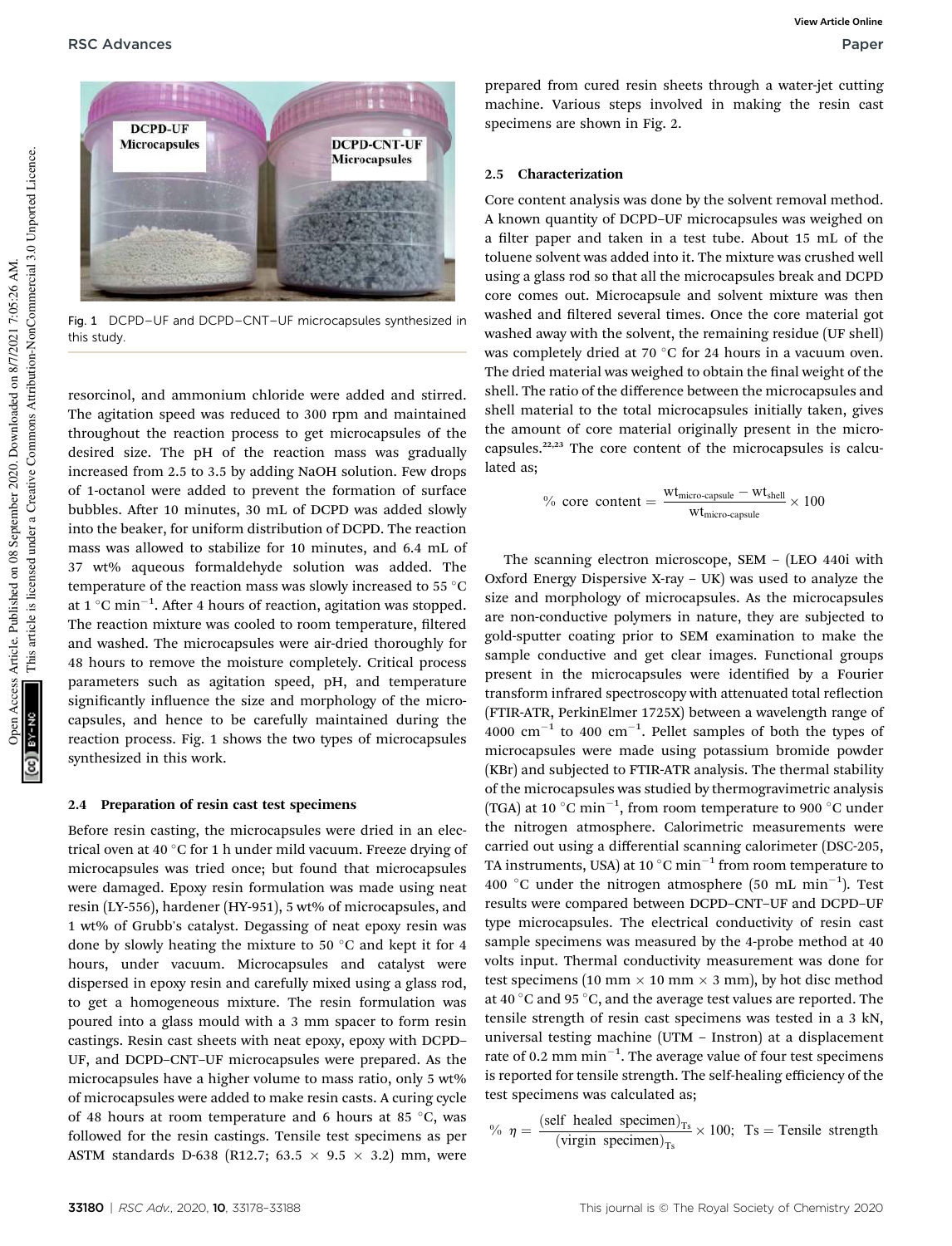

Fig. 2 Various stages of making resin cast specimens: (a) resin formulation, (b) moulding, (c) room temperature curing, (d) post curing (e) waterjet cutting, and (f) sample specimens.

The presence of microcapsules and self-healing are analyzed in an optical microscope (50X) and the fractography of the broken test specimen was done in SEM.

# 3 Results and discussion

## 3.1 Core content analysis

The core content of DCPD–UF microcapsules is calculated to be 76%. By a similar experiment, the core content of DCPD–CNT– UF microcapsules is found to be 72%. Normally, microcapsules with thinner shells contain higher core material for the given size of microcapsules. Elemental analysis was done by SEM-EDX for both types of microcapsules (Fig. 3) to cross-check the CNT (carbon content) present in their core region. The results showed that DCPD–CNT–UF microcapsules are having relatively higher carbon content as presented in Table 1.

|  |  |  |  | Table 1 Elemental analysis of microcapsules by SEM-EDX |  |  |  |
|--|--|--|--|--------------------------------------------------------|--|--|--|
|--|--|--|--|--------------------------------------------------------|--|--|--|

|          | DCPD-UF  |         | DCPD-CNT-UF |         |  |
|----------|----------|---------|-------------|---------|--|
| Elements | Element% | Atomic% | Element%    | Atomic% |  |
| C        | 17.24    | 25.39   | 37.35       | 45.62   |  |
| $\Omega$ | 57.35    | 63.40   | 57.08       | 52.34   |  |
| Ca       | 25.41    | 11.21   | 5.57        | 2.04    |  |

## 3.2 Size and surface morphology

DCPD–UF microcapsules are observed to be pale white, while the DCPD–CNT–UF microcapsules are grey in color. Both DCPD–UF and DCPD–CNT–UF microcapsules are spherical in shape with a size ranging from 150 to 550  $\mu$ m. As shown in



Fig. 3 SEM – EDX analysis of DCPD–UF microcapsules and DCPD–CNT–UF microcapsules.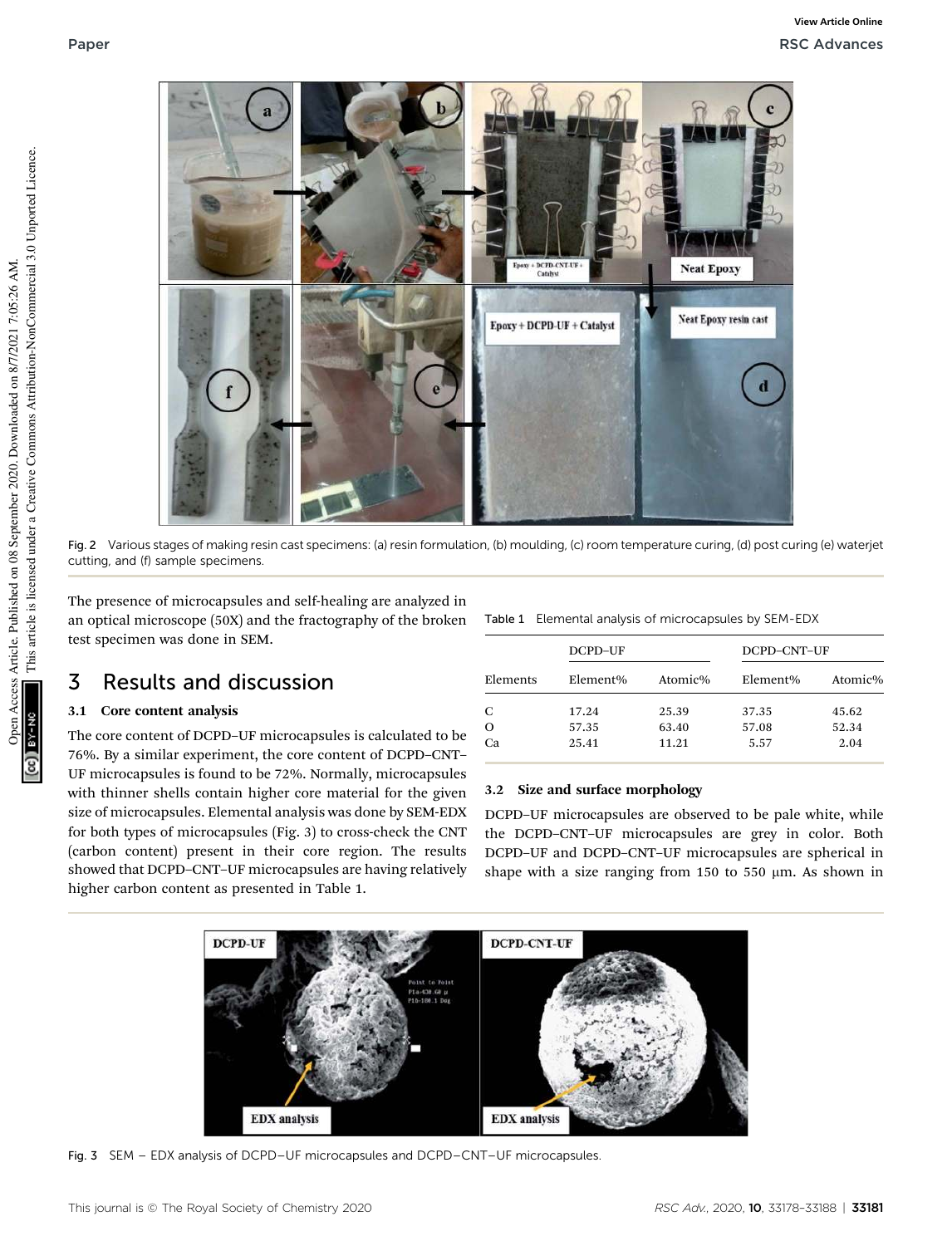

Fig. 4 (a) Size of DCPD–UF microcapsules; (b) cross-sectional view of DCPD–UF microcapsules; (c) surface morphology of DCPD–UF microcapsules.



Fig. 5 (a) Size of DCPD–CNT–UF microcapsules; (b) cross-sectional view of DCPD–CNT–UF microcapsules; (c and d) surface morphology of DCPD–CNT–UF microcapsules.

g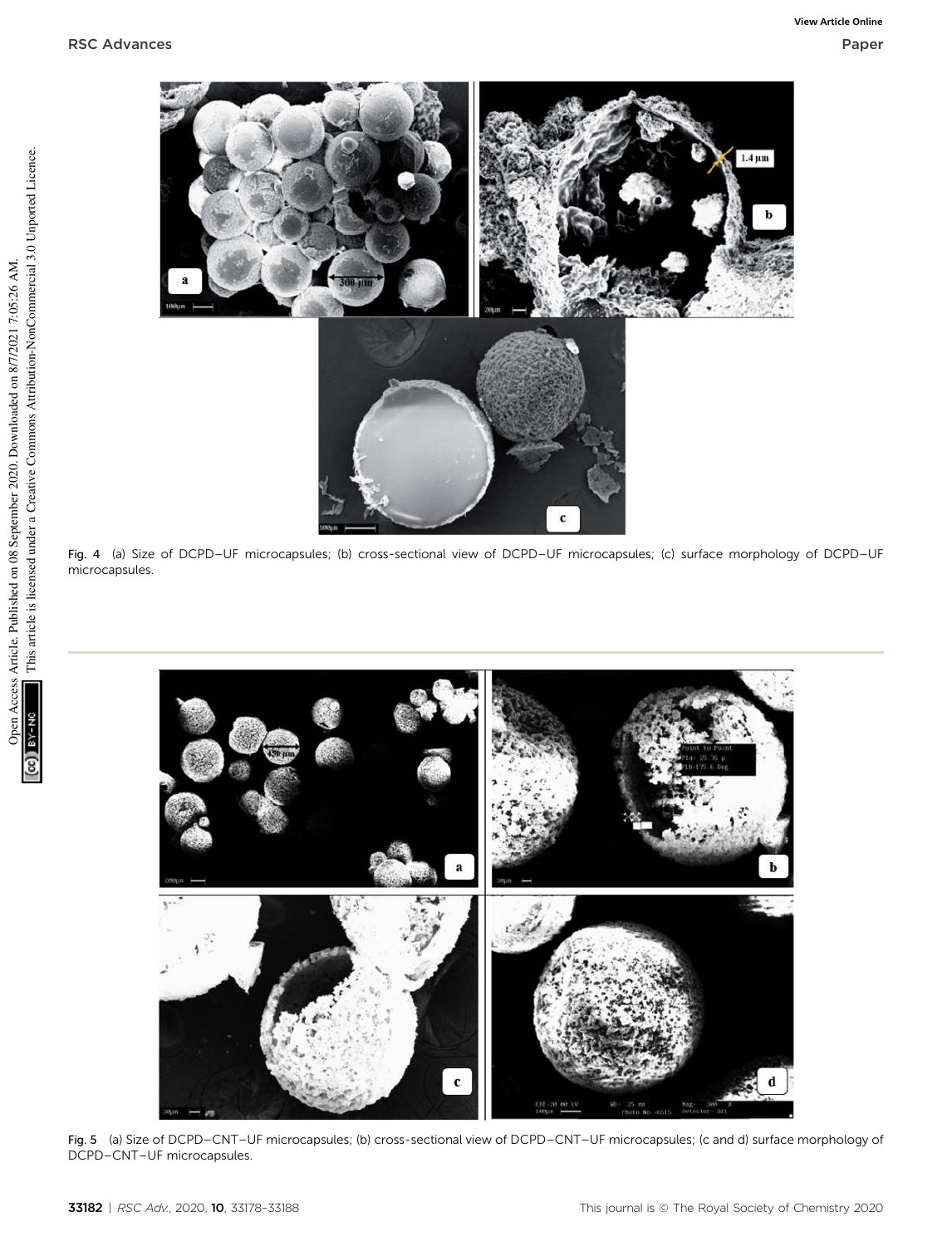## Paper RSC Advances and the contract of the contract of the contract of the contract of the contract of the contract of the contract of the contract of the contract of the contract of the contract of the contract of the con

Fig. 4a and b, the average diameter and shell thickness of DCPF-UF microcapsules are 300  $\mu$ m and 1.4  $\mu$ m respectively.<sup>24</sup> The surface morphology of DCPD–UF microcapsules is shown in Fig. 4c. A smooth inner surface (DCPD core) and a rough outer surface of the microcapsules were observed.

The agitation speed should not be too high or too less as it affects the mixing pattern and size of the microcapsules. Therefore, an optimum agitation rate of 300 rpm was chosen and maintained throughout the reaction process. It is noticed that the microcapsules have a smooth inner surface because of DCPD core and rough outer surface. As reported in the literature by Brown *et al.*, 3 the rough outer surface of the microcapsules is due to the agglomeration of excess UF during the shell formation. DCPD–UF–CNT microcapsules were measured to be having 450 µm diameter and 25 µm shell thickness respectively. The inner surface of the DCPD–CNT–UF microcapsules is observed to be relatively rougher than the DCPD–UF microcapsules. The addition of MWCNTs into the core along with a healing agent (DCPD) has yielded larger microcpasules with higher shell thickness.

Fig. 5a–d, show the diameter, shell thickness and surface morphology of the DCPD–CNT–UF microcapsules respectively. The process stability and final yield of the DCPD-CNT-UF microcapsules were better compared to DCPD–UF microcapsules. Hence, these dual core (DCPD–CNT–UF) microcapsules with higher shell thickness are expected to improve the mechanical properties locally at the self-healing sites (selfhealing efficieny). In addition to it, with higher shell thickness and presence of CNT, these microcapsules will improve the overall properties of the composites such as thermal stability and electrical conductivity. LePing *et al.*, <sup>25</sup> have synthesized epoxy-UF based microcapsules of 100 µm diameter and 4 µm shell thickness by *in situ* polymerization. These microcapsules were made under high agitation rate of 800 rpm.

### 3.3 Functional group analysis

Functional groups present in the microcapsules are identified by the FTIR-ATR spectrum. The sharp peaks appear at a wavelength of 3060  $\rm cm^{-1}$  and 1465  $\rm cm^{-1}$ , corresponding to the vinyl group (-CH=CH<sub>2</sub>) and carbonyl group (C=O) between 1680 and 1630  $\mathrm{cm}^{-1}$  confirms the presence of DCPD in both types of microcapsules.<sup>26</sup> The presence of CNT is identified in the DCPD–CNT–UF sample with peaks appearing at 800  $cm^{-1}$ which shows a 44% match with a high carbon content compound, ethyl toluene  $(C_9H_{12})$  from in-built library data of FTIR-ATR. The characteristic peaks at 3418, 3000 to 2920, 1650 and 1556  $\text{cm}^{-1}$  in both types of microcapsules represent O-H stretching, C–H stretching, C=O stretching, N–H bending, C–H bending, and C-N stretching, respectively, which confirm the presence of shell material, poly urea-formaldehyde (PUF).<sup>27</sup> The FTIR results on functional groups are presented in Table 2.

## 3.4 Thermal analysis

3.4.1 Thermogravimetric analysis (TGA). The TGA traces of DCPD–UF and DCPD–CNT–UF microcapsules are shown in Fig. 6. Initially, there was around 30–50% of mass loss is

Table 2 FTIR data of DCPD–UF and DCPD–CNT–UF microcapsules

**View Article Online**

| Components  | <b>Functional groups</b> | Wave numbers $\text{cm}^{-1}$ ) |
|-------------|--------------------------|---------------------------------|
| <b>DCPD</b> | $-CH = CH2$              | 3060, 1465                      |
|             | $C=C: C=O$               | 1680 to 1630                    |
| <b>CNT</b>  | $C_9H_{12}$              | 800                             |
| PUF         | $O-H$                    | 3418                            |
|             | $C-H$                    | 3000-2920                       |
|             | $-c=0$                   | 1650                            |
|             | $-C-N$                   | 1556, 1184                      |
|             | $N-H$                    | 1535                            |



Fig. 6 TGA traces of DCPD–UF and DCPD–UF–CNT microcapsules.

observed at around 100 $\degree$ C, in both types of microcapsules due to the evaporation of moisture. Significant mass loss is seen at around 170  $\degree$ C which indicates the evaporation of DCPD. It is further noticed that there is a rapid mass loss between 255  $\degree$ C to 290  $\degree$ C, indicating the degradation of UF polymer from the samples.<sup>28</sup> The quantum of mass loss is observed to be higher in this region for DCPD–UF microcapsules. At 320  $\degree$ C, the wt% of the sample remaining for DCPD–CNT–UF and DCPD–UF microcapsules was around 15 wt% and 2 wt% respectively.

DCPD–UF microcapsules continued to experience rapid mass loss, and the entire mass is lost at around 550  $\degree$ C. In the case of DCPD–CNT–UF microcapsules, the rate of mass loss gradually decreases beyond 550  $\degree$ C and 1% mass was present at 895 °C. It is evident that the DCPD-CNT-UF microcapsules are having better thermal stability compared to DCPD–UF microcapsules up to 245 °C. Epoxy-graphene oxide-UF based microcapsules reported by Hicyilmaz *et al.*, <sup>29</sup> have shown thermal stability up to 225 °C. Zheng et al., have synthesized,<sup>30</sup> docosane–graphene oxide–CNT based microcapsules with improved thermal stability up to 260 $\degree$ C compared to the microcapsules without CNT.

3.4.2 Differential scanning calorimetry. DSC plots of DCPD–UF and DCPD–CNT–UF microcapsules are shown in Fig. 7. There is a qualitative similarity between the two plots. An endothermic peak at around 31 $^{\circ}$ C is due to the phase transition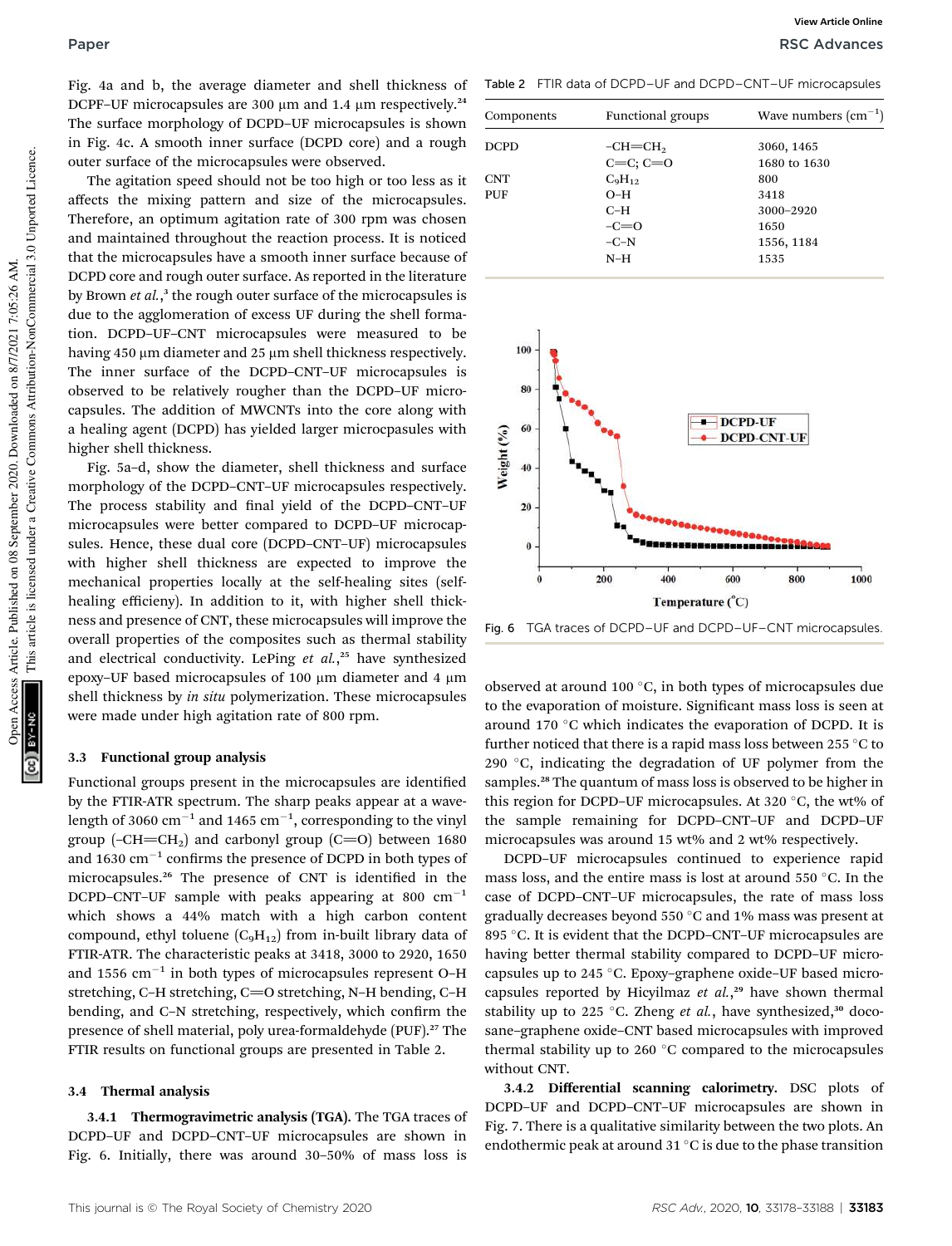

Fig. 7 DSC plots of DCPD–UF and DCPD–CNT–UF microcapsules.

of the DCPD core indicating its melting point. Endothermic peaks between 160  $^{\circ}$ C and 180  $^{\circ}$ C are due to the evaporation loss of DCPD indicating its boiling range.<sup>31</sup> A decrease in heat flow values just after 200  $^{\circ}$ C indicates the degradation of UF shell material. It is noticed that the heat flux curves of both the

samples cross-over at 230 °C. Higher heat flow (162.7 J  $g^{-1}$ ) of DCPD–UF microcapsules indicate that, they are more reactive and unstable. The heat flow value of DCPD-CNT-UF microcapsules are significantly less (45.2 J  $g^{-1}$ ), which proves that the microcapsules are thermally stable due to the CNT content.

| Sample name                            | Electrical resistivity<br>(ohm cm) | Electrical conductivity<br>$(S \text{ cm}^{-1})$ |
|----------------------------------------|------------------------------------|--------------------------------------------------|
| Neat epoxy resin cast                  | $14.39 \times 10^{11}$             | $0.695\times10^{-12}$                            |
| Epoxy + 5wt% DCPD-UF microcapsules     | $4.291 \times 10^{11}$             | $2.33\times10^{-12}$                             |
| Epoxy + 5wt% DCPD-CNT-UF microcapsules | $1.915 \times 10^{11}$             | $5.22\times10^{-12}$                             |



Fig. 8 (a) Virgin composite sample with DCPD–UF microcapsules; (b) self-healed composite sample with DCPD–UF microcapsules; (c) virgin composite sample with DCPD–CNT–UF microcapsules and (d) self-healed composite sample with DCPD–CNT–UF microcapsules.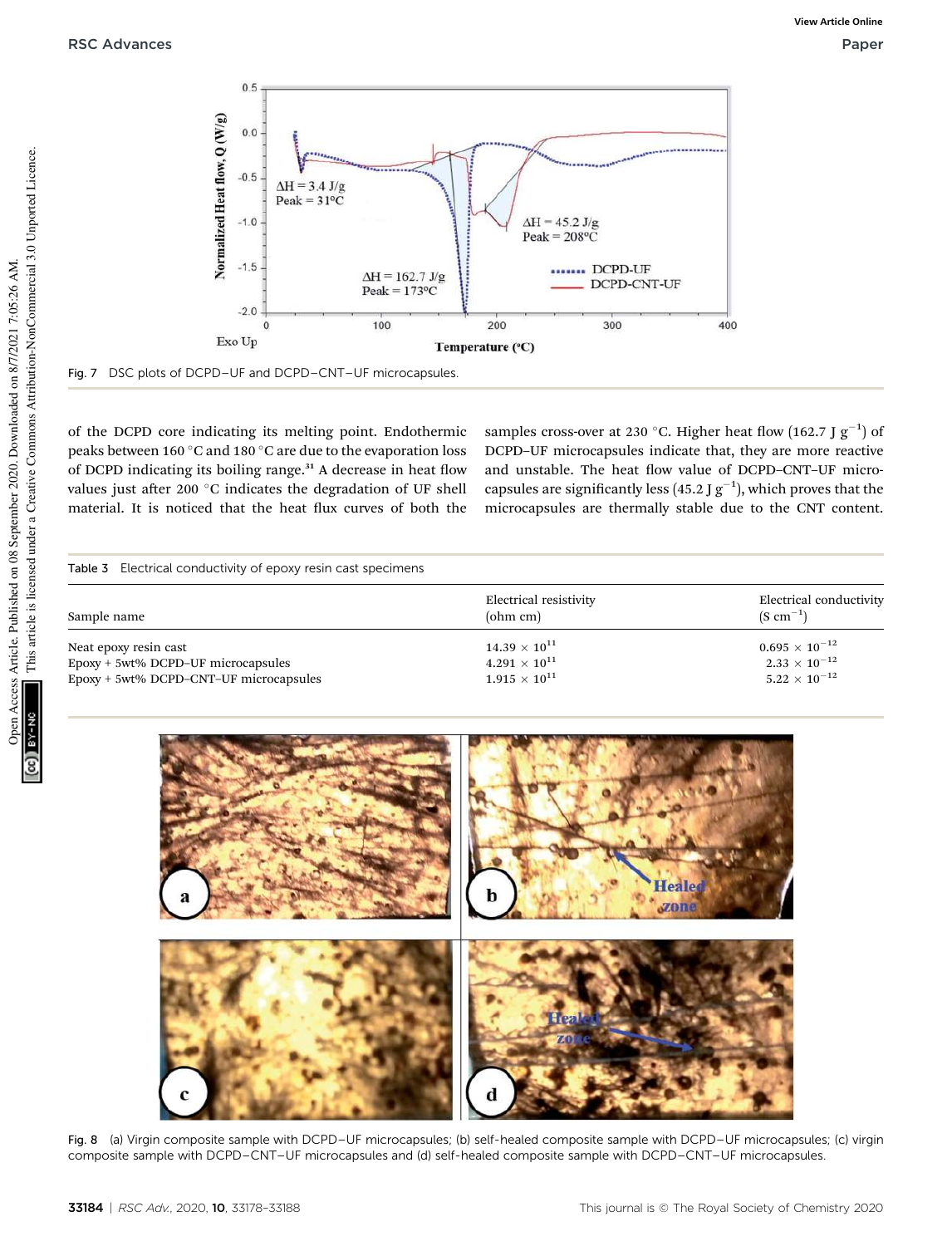| Sample ID                               | Condition          | Tensile strength (MPa) | Healing efficiency $\eta$ (%) |
|-----------------------------------------|--------------------|------------------------|-------------------------------|
| Neat epoxy                              |                    | 40.25                  |                               |
| $E$ poxy + 5% DCPD-UF microcapsules     | Virgin             | 30.8                   | 68.8                          |
|                                         | After self-healing | 21.2                   |                               |
| $E$ poxy + 5% DCPD-CNT-UF microcapsules | Virgin             | 32.0                   | 73.4                          |
|                                         | After self-healing | 23.5                   |                               |

DCPD–UF–CNT sample exhibits better thermal stability compared to DCPD–UF for the remaining heating range (230  $^{\circ}$ C to 400 $^{\circ}$ C) due to the presence of MWCNTs.

## 3.5 Electrical and thermal conductivity

The average electrical conductivity values of the samples with a measurement error of  $\pm 2\%$  are given in Table 3. Resin cast specimens with 5 wt% of DCPD–CNT–UF microcapsules are found to be having slightly higher electrical conductivity compared to resin cast specimens with 5 wt% of DCPD–UF microcapsules. The electrical conductivity of samples with DCPD-CNT-UF microcapsules are found to be significantly higher compared to DCPD–UF microcapsules (1.24 times) and neat epoxy samples (6.51 times). Wang *et al.*, <sup>32</sup> have reported that graphene-hexamethoxymethylmelamine (HMMM) based microcapsules when mixed with the bitumen sample, the electrical resistivity has significantly reduced from  $1.25 \times 10^{13}$  ohm m to  $9.0 \times 10^8$  ohm m.

Similarly, the thermal conductivity of epoxy resin cast specimens was measured by the hot disc method. The average value of test specimens with DCPD–CNT–UF microcapsules is found to be 0.145 W  $\mathrm{m}^{-1}$  K $^{-1}$ , which is roughly 20% higher compared to the test specimens with DCPD–UF microcapsules and neat epoxy samples ( $\sim$ 0.12 W m $^{-1}$  K $^{-1}$ ). Octodecane–CNT–melamine formaldehyde based microcapsules were developed by Cui *et al.*, <sup>33</sup> and reported that the thermal conductivity of the microcapsules has improved by 25% (0.115 W  $\text{m}^{-1}$  K<sup>-1</sup>), with the addition of 1.67 wt% CNT. Zhang *et al.*, <sup>34</sup> have reported that the thermal conductivity of CNT–epoxy polymer composites has improved by 26% with the addition of 0.5 wt% of CNT compared to neat epoxy samples.

#### 3.6 Self-healing efficiency

Epoxy resin cast specimens with DCPD–CNT–UF microcapsules were subjected to a tensile test to find out the self-healing efficiency. Micro-cracks were initiated from the surface of resin cast specimens using a sharp razor blade. The specimens were then allowed to self-heal at room temperature for 24 h. Self-healed specimens were again subjected to a tensile test at a displacement rate of 0.2 mm  $\text{min}^{-1}$ , and the self-healing efficiency  $(\eta)$ was calculated by a method suggested by Marialuigia and Liberata.<sup>35</sup> The microscope images of the virgin composite specimen without any micro crack, and composite specimens after self-healing are shown in Fig. 8a–d. The presence of microcapsules dispersed in an epoxy matrix, micro-cracks on the surface, and self-healed zones are visible.

The average tensile strength values of the test specimens with  $\pm$ 5% error are presented in Table 4. Test results show that the self-healing efficiency of epoxy specimens with DCPD–CNT– UF microcapsules is marginally higher than the samples with DCPD–UF microcapsules. The presence of CNT inside the microcapsule core is observed to be improving the mechanical property and thus self-healing efficiency of the samples. Blaiszik *et al.*, <sup>6</sup> have reported a healing efficiency of 84% and 69%, based on tensile strength of epoxy composites with DCPDF–UF microcapsules of 1 vol% and 2 vol% respectively.

In this study, polymer cross-linking occurs in two places. Cross-linking of urea-formaldehyde (UF) takes place during the synthesis of microcapsules. Cross-linking of poly-DCPD occurs in the composite during the self-healing process. As the UF shell is thinner, and poly-DCPD is present throughout the self-healed zones of the composite sample, measurement of cross-liking degree for these polymers was not possible. However, literature report states that the cross-linking density of poly-DCPD was higher for Grubb's  $1<sup>st</sup>$  generation catalyst system compared to the  $2<sup>nd</sup>$  generation catalyst.<sup>36</sup>

#### 3.7. Fractography

Fractured test specimens after the tensile test, were examined in SEM to check the microstructure of the sample surface. SEM



Fig. 9 SEM image of DCPD–CNT–UF resin cast specimen without micro-crack.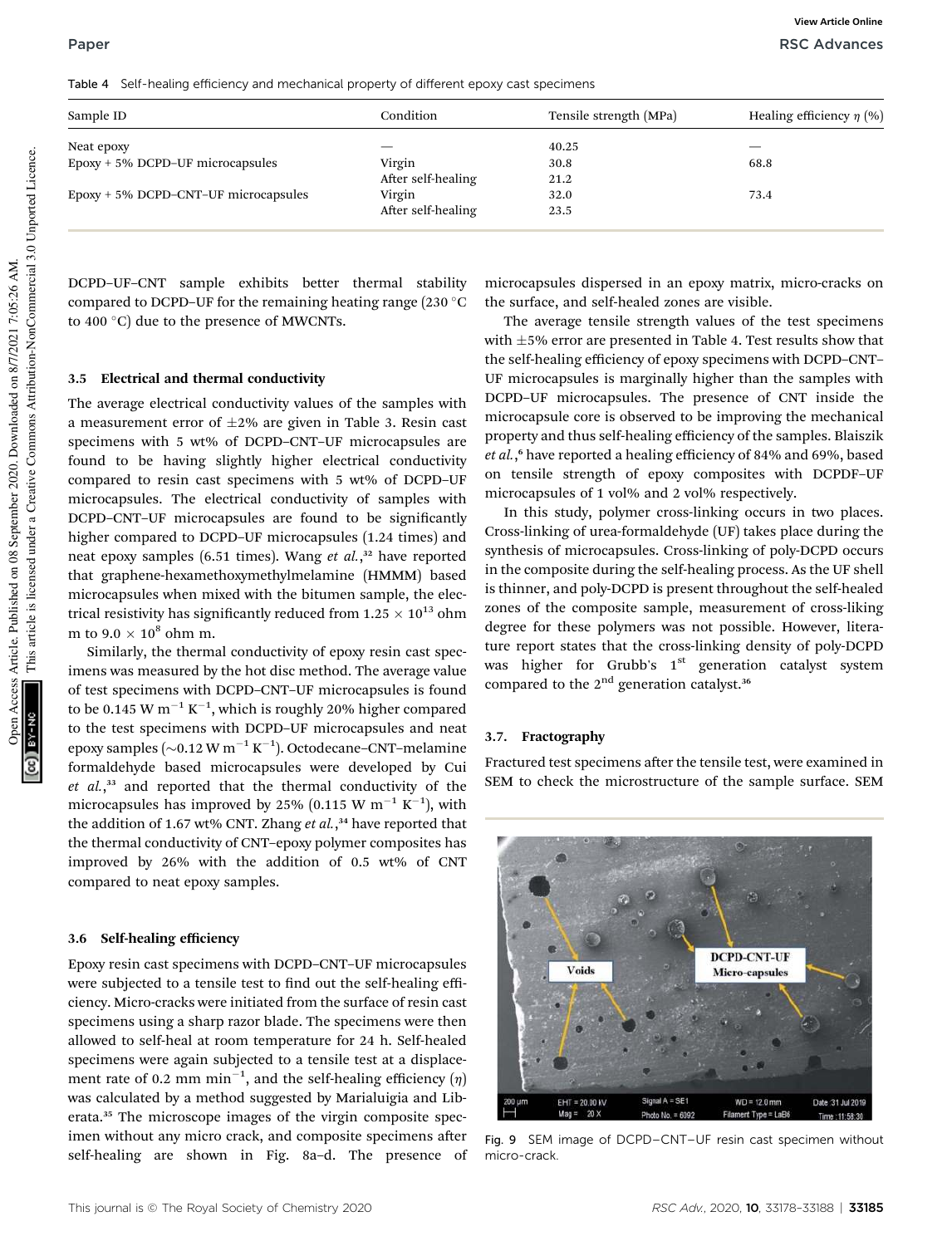

Fig. 10 SEM image of DCPD–CNT–UF resin cast after self-healing.

images in Fig. 9 and 10 suggest that the DCPD–CNT–UF microcapsules are compatible with the epoxy resin matrix. The presence of micro-cracks and healed portions are not clearly seen due to the gold sputter coating on the surface the images are not clear. The presence of microcapsules on the sample surface is visible, but the microcapsules are not distributed uniformly. Also, few voids are seen on the surface of the resin cast samples which indicates that better degassing of epoxy neat resin is required. Complete removal of air bubbles from the

resin and uniform distribution of microcapsules inside the resin are still challenging tasks.

A closer view of self-healed zones was seen in an optical microscope images as shown in Fig. 11. The presence of microcrack, microcapsules present at the SEM sample surface, selfhealed, zones at low micro-scale were clearly visible in these high magnified images. The reddish color confirms the presence of Grubb's catalyst.

# 4 Conclusions

In this work, novel self-healing microcapsules with nano-filled cores were synthesized. Multi-walled nanotubes (CNTs) were successfully incorporated with the dicyclopentadiene (DCPD) core and encapsulated by a urea-formaldehyde (UF) shell, to form dual core microcapsules. Elemental analysis has confirmed a higher carbon content in DCPD-CNT-UF compared to DCPD–UF microcapsules. TGA and DSC studies have shown that DCPD–CNT–UF microcapsules are having better thermal stability than DCPD–UF microcapsules. Tensile strength and self-healing efficiency (73.4%) were also better for resin cast specimens with DCPD–CNT–UF microcapsules, compared to DCPD–UF microcapsules (68.8%). In this study, it is observed that the addition of multi-walled CNT's into the microcapsules has improved the thermal, electrical, and mechanical properties of sample specimens without compromising on self-healing efficiency, thus making it as a multifunctional composite. Moreover, these DCPD–CNT–UF



Fig. 11 Optical microscope images of composite specimens showing closer view of self-healed effect.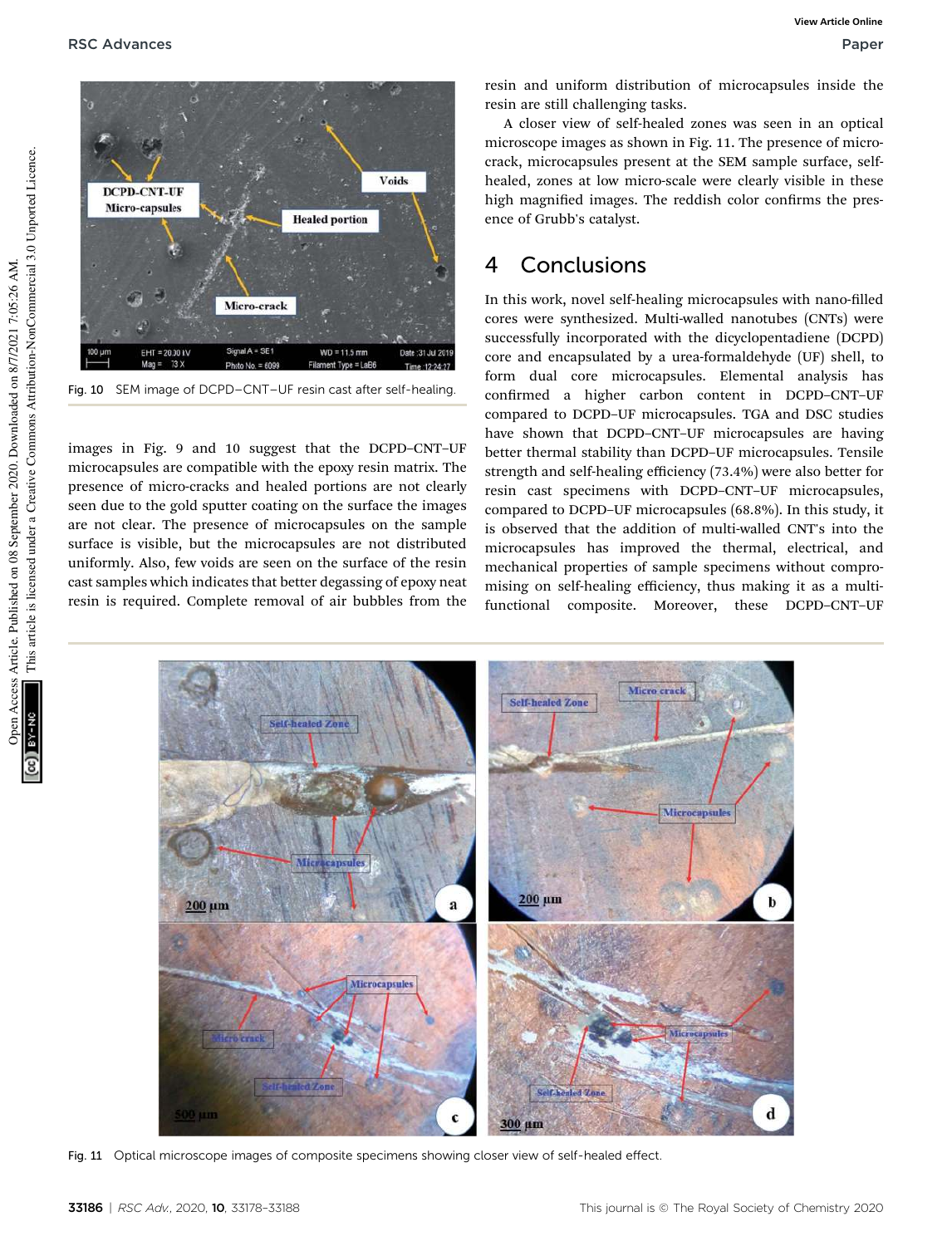microcapsules were found to be having better process stability and stronger shell wall compared to the conventional DCPD–UF microcapsules. Resin cast specimens with DCPD–CNT–UF microcapsules were found to be having significant improvement in thermal conductivity (20%) and considerable improvement in electrical conductivity (2.24 times), compared to DCPD–UF microcapsules and neat epoxy samples. Therefore, these novel DCPD–CNT–UF microcapsules can be potential materials to be incorporated in epoxy-based polymer composites for applications such as aerospace, windmills, and automobiles. However, fine-tuning of the quantity of microcapsules to be used in the composite, and uniform distribution of microcapsules into the resin matrix without damaging them are still challenging problems.

# Conflicts of interest

There are no conflicts to declare.

# Acknowledgements

This research work was funded by Structural Technologies Division (project no: S-0-310), National Aerospace Laboratories (CSIR-NAL), Bangalore-India. We acknowledge Mr S. Vedaprakash (CSIR-NAL, Bangalore) for his technical assistance in making epoxy resin castings and Mr Dasmat Baskey for making tensile test specimen through water-jet cutting. We thank, Mrs Kalavathi, Mr Manikandanath, and Mr Srinivas for SEM-EDX, TGA, and FTIR analysis respectively. We acknowledge Mr Sri Ganesh and Mrs Sheeja Sunil for DSC analysis and tensile tests in UTM respectively. We thank Dr P. K. Panda and Dr Benudhar Sahoo for electrical resistivity measurement.

## References

- 1 S. R. White, N. R. Sottos, P. H. Geubelle, J. S. Moore, M. R. Kessler, S. R. Sriram, E. N. Brown and S. Viswanathan, *Nature*, 2001, 409, 794.
- 2 I. L. Hia, V. Vahedi and P. Pasbakhsh, *Polym. Rev.*, 2016, 56, 225.
- 3 E. N. Brown, M. R. Kessler, N. R. Sottos and S. R. White, *J. Microencapsulation*, 2003, 20, 719.
- 4 R. A. Chowdhury, M. V. Hosur, M. Nuruddin, A. T. Narteh, V. Ashok Kumar, V. Boddu and S. Jeelani, *J. Mater. Res. Technol.*, 2015, 4, 33.
- 5 G. Williams, R. Trask and I. Bond, *Composites, Part A*, 2007, 38(6), 1525.
- 6 B. J. Blaiszik, N. R. Sottos and S. R. White, *Compos. Sci. Technol.*, 2008, 68(3–4), 978.
- 7 H. Ullah, K. Azizi, M. Azizli, Z. B. Man, M. B. C. Ismail and M. I. Khan, *Polym. Rev.*, 2015, 56(3), 429.
- 8 M. R. Kessler, N. R. Sottos and S. R. White, *Composites, Part A*, 2003, 34, 743.
- 9 J. D. Rule, N. R. Sottos and S. R. White, *Polymer*, 2007, 48(12), 3520.
- 10 A. Kanellopoulos, P. Giannaros and A. Al-Tabba, *Constr. Build. Mater.*, 2016, 122, 577.
- 11 L. Yue, G. Pircheraghi, S. A. Monemian and I. M. Zloczower, *Carbon*, 2014, 78, 268.
- 12 M. R. Zakaria, M. H. Abdul Kudus, M. H. Akil and M. Z. M. Thirmizir, *Composites, Part B*, 2017, 119, 57.
- 13 G. Lanzara, Y. Yoon, H. Liu, S. Peng and W. I. Lee, *Nanotechnology*, 2009, 20, 335704.
- 14 L. Guadagno, C. Naddeo, V. Vittoria and A. Sorrentino, *J. Nanosci. Nanotechnol.*, 2010, 10(4), 2686.
- 15 M. R. Ayatollahi, S. Shadlou, M. M. Shokrieh and M. Chitsazzadeh, *Polym. Test.*, 2011, 30, 548.
- 16 A. Caradonna, C. Badini, E. Padovano and M. Pietroluongo, *Materials*, 2019, 12, 1522.
- 17 Y. Zhang, L. Yuan, Y. Su, A. Gu, S. Wu and G. Liang, *High Perform. Polym.*, 2016, 29(4), 396–410.
- 18 H. Li, Y. Ma, Z. Li, Y. Cui and H. Wang, *Compos. Sci. Technol.*, 2018, 164, 120.
- 19 W. Zhong, W. Tu, Z. Wang, Z. Lin, A. Xu, X. Ye, D. Chen and B. Xiao, Ultralow-temperature assisted synthesis of single platinum atoms anchored on carbon nanotubes for efficiently electrocatalytic acidic hydrogen evolution, *J. Energy Chem.*, 2020, 51, 280.
- 20 A. Xu, W. Tu, S. Shen, Z. Lin, N. Gao and W. Zhong,  $BiVO<sub>4</sub>@MoS<sub>2</sub>$  core-shell heterojunction with improved photocatalytic activity for discoloration of rhodamine B, *Appl. Surf. Sci.*, 2020, 528, 146949.
- 21 Z. Wang, B. Xiao, Z. Lin, S. Shen, A. Xu, Z. Du, Y. Chen and W. Zhong, In-situ surface decoration of  $RuO<sub>2</sub>$  nanoparticles by laser ablation for improved oxygen evolution reaction activity in both acid and alkali solutions, *J. Energy Chem.*, 2021, 54, 510.
- 22 H. Ullah, K. Azizli, Z. B. Man and M. B. C. Ismail, *Procedia Eng.*, 2016, 148, 168.
- 23 R. Wang, H. Hu, W. Liu and Q. Guo, *Polym. Polym. Compos.*, 2011, 19(4–5), 279.
- 24 V. Naveen, S. Raja and A. P. Deshpande, *Int. J. Plast. Technol.*, 2019, 23(2), 157.
- 25 L. LePing, Z. Wei, X. Yi, W. H. Mei, Z. Yang and L. W. Jun, Preparation and characterization of microcapsule containing epoxy resin and its self-healing performance of anticorrosion covering material, *Chin. Sci. Bull.*, 2011, 56(4), 439.
- 26 L. Guadagno and M. Raimondo, *Infrared Spectroscopy Materials Science Engineering and Technology*, 2012, p. 286, DOI: 10.5772/36029.
- 27 K. Thanawala, N. Mutneja, A. S. Khanna and R. K. S. Raman, *Materials*, 2014, 7, 7324.
- 28 H. H. Noh and J. K. Lee, *eXPRESS Polym. Lett.*, 2013, 7(1), 88.
- 29 A. S. Hicyilmaz and A. C. Bedeloglu, In Situ Graphene Oxide Reinforced Poly (Urea - Formaldehyde) Microencapsulation of Epoxy, *Mater. Sci. Res. India*, 2019, 16(1), 7.
- 30 Z. Zheng, J. Jin, G. K. Xu, J. Zou, U. Wais, A. Beckett, T. Heil, S. Higgins, L. Guan, Y. Wang and D. Shchukin, *ACS Nano*, 2016, 10, 4695.
- 31 S. Then, G. S. Neon and N. H. Abu Kasim, *Sains Malays.*, 2011, 40(7), 795.
- 32 X. Wang, Y. Guo, J. Su, X. Zhang, Y. Wang and Y. Tan, *Nanomaterials*, 2018, 8, 419.